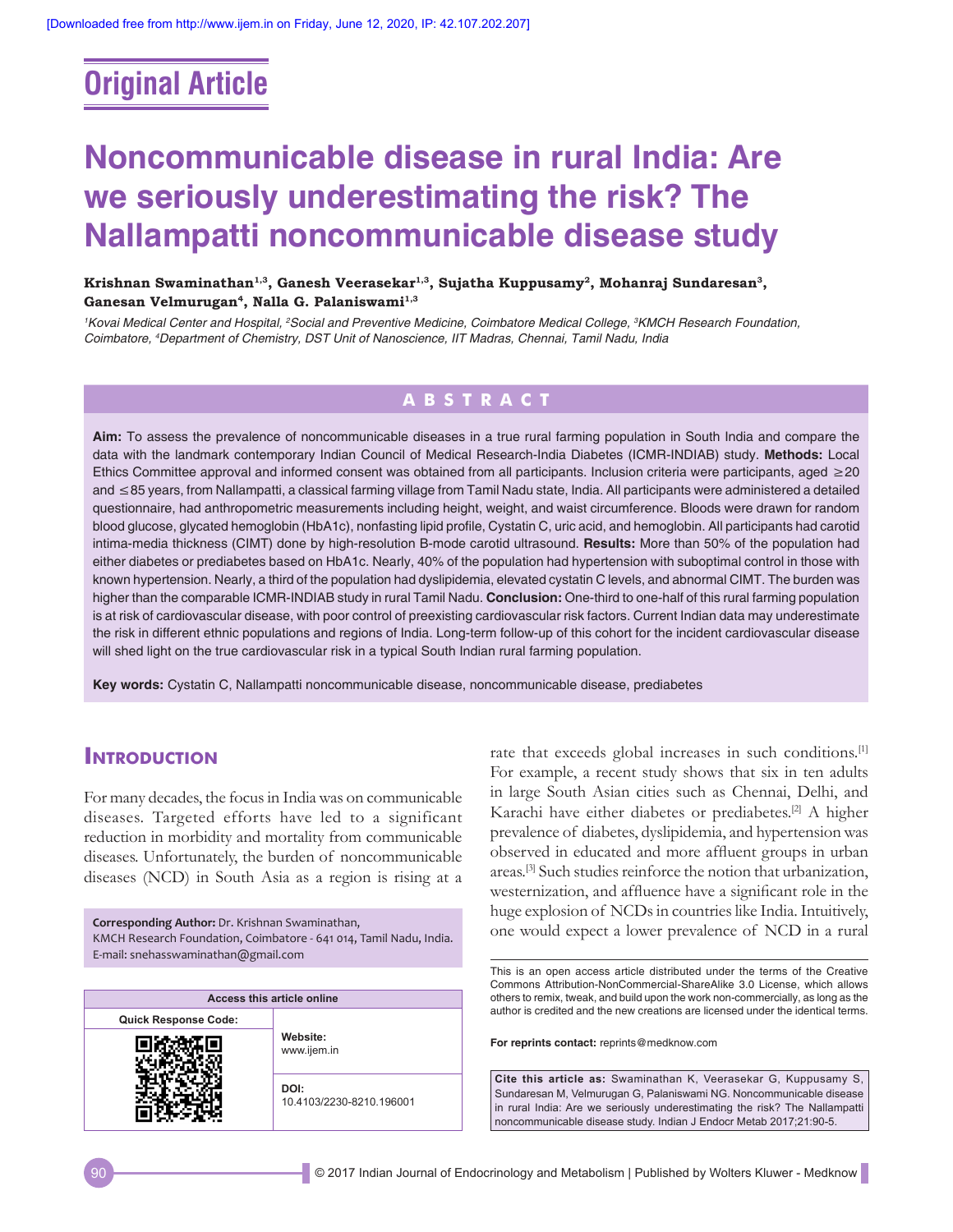population who traditionally lead a more active lifestyle compared to their urban counterparts. This hypothesis is backed up by a Global Physical Activity Questionnaire study done in India showing significantly more inactivity in urban areas of India compared to rural areas.[4] However, physical activity may be only one cog in the wheel underpinning the explosion of metabolic and cardiovascular diseases in India. We had reason to speculate that NCD's were as much an issue in rural India as in urban areas.[5,6] We, therefore, set out to explore the prevalence of NCDs in a completely rural South Indian farming village and compare the results with the rural Tamil Nadu arm of the landmark Indian Council of Medical Research‑India Diabetes (ICMR‑INDIAB) study to look for similarities and differences.

## **Methods**

Nallampatti is a classical farming village in Erode district, Tamil Nadu state, India [Figure 1] with a population of approximately 3000. This village was chosen for several reasons including a true farming rural population, ease of access, logistics, and local contacts with the village heads. Advertisements were given through leaflets (door to door) and word of mouth, the week preceding the visit. Local Ethics Committee approval was obtained. Inclusion criteria included all those native to the village, ≥20 and ≤85 years of age. Excluded were people <20 years of age, pregnant mothers and those not native to Nallampatti. Informed consent was obtained from all participants. The study was conducted over a 4‑week period from March 15, 2015.

A detailed questionnaire was administered exploring the educational status, employment, alcohol intake, smoking status, pesticide exposure, family history, and past medical history. Anthropometric measurements were obtained in all participants. Blood investigations included a random



glucose (hexokinase/glucose oxidase‑peroxidase/endpoint method), glycated hemoglobin (HbA1c) (automated high performance liquid chromatography method), serum creatinine (Jaffe‑kinetic method), cystatin C (Nephlometric method‑BN Prospec), nonfasting lipid profile, uric acid (Uricase Endpoint method), and hemoglobin (sodium lauryl sulphate method). Fasting and post meal glucose were not considered due to logistical issues in a farming village. Blood investigations were analyzed at National Accreditation Board for Testing and Calibration Laboratories. All participants had carotid intima-media thickness (CIMT) done using high‑resolution B‑mode ultrasound.

Generalized obesity (GO) was defined as a body mass index (BMI) ≥25. Diabetes was defined as either having a history of diabetes on medications or HbA1c of  $\geq 6.5\%$ in those without a history of diabetes. Prediabetes was defined as HbA1c between 5.7% and 6.4% (American Diabetes Association [ADA]) in those without a history of diabetes. Hypertension was defined as either having a history of hypertension on medications or a systolic blood pressure (SBP) of  $\geq$ 140 mm Hg and/or diastolic blood pressure (DBP) ≥90 mm Hg on two occasions taken 15 min apart. Dyslipidemia was defined as a low‑density lipoprotein cholesterol (LDL-C)  $\geq$ 130 mg/dl, high-density lipoprotein cholesterol (HDL-C) <40 mg/dl in males and  $\leq$ 50 mg/dl in females. Triglycerides were non fasting samples due to logistical issues related to fasting samples. Elevated cystatin C was defined as a level >1 mg/l. An abnormal CIMT was defined as a value  $\geq 0.1$  cm.

Results were tabulated on Microsoft Excel and transposed to SPSS for statistical analysis (SPSS). Data were analyzed using IBM SPSS version 15. Results are expressed as mean and standard deviation.

### **Results**

The baseline characteristics of the study population are depicted in Table 1. A total of 865 participants responded to this study, of which  $48\%$  ( $n = 415$ ) were males and 52% females ( $n = 450$ ). The age distribution of the study population is as follows: 47% of the study population were between 40 and 60 years of age, 33% were between 20 and 40 years, and 20% were more than 60 years.

The mean BMI was 23.2. The prevalence of GO as defined by a BMI cutoff of  $\geq$ 25 was 31.6% in this rural farming population. The baseline characteristics of the population based on glucose status is depicted in Table 2. Not surprisingly, diabetes patients were older, had a higher **Figure 1:** Geographical location of Nallampatti village BMI, higher waist circumference, and a stronger family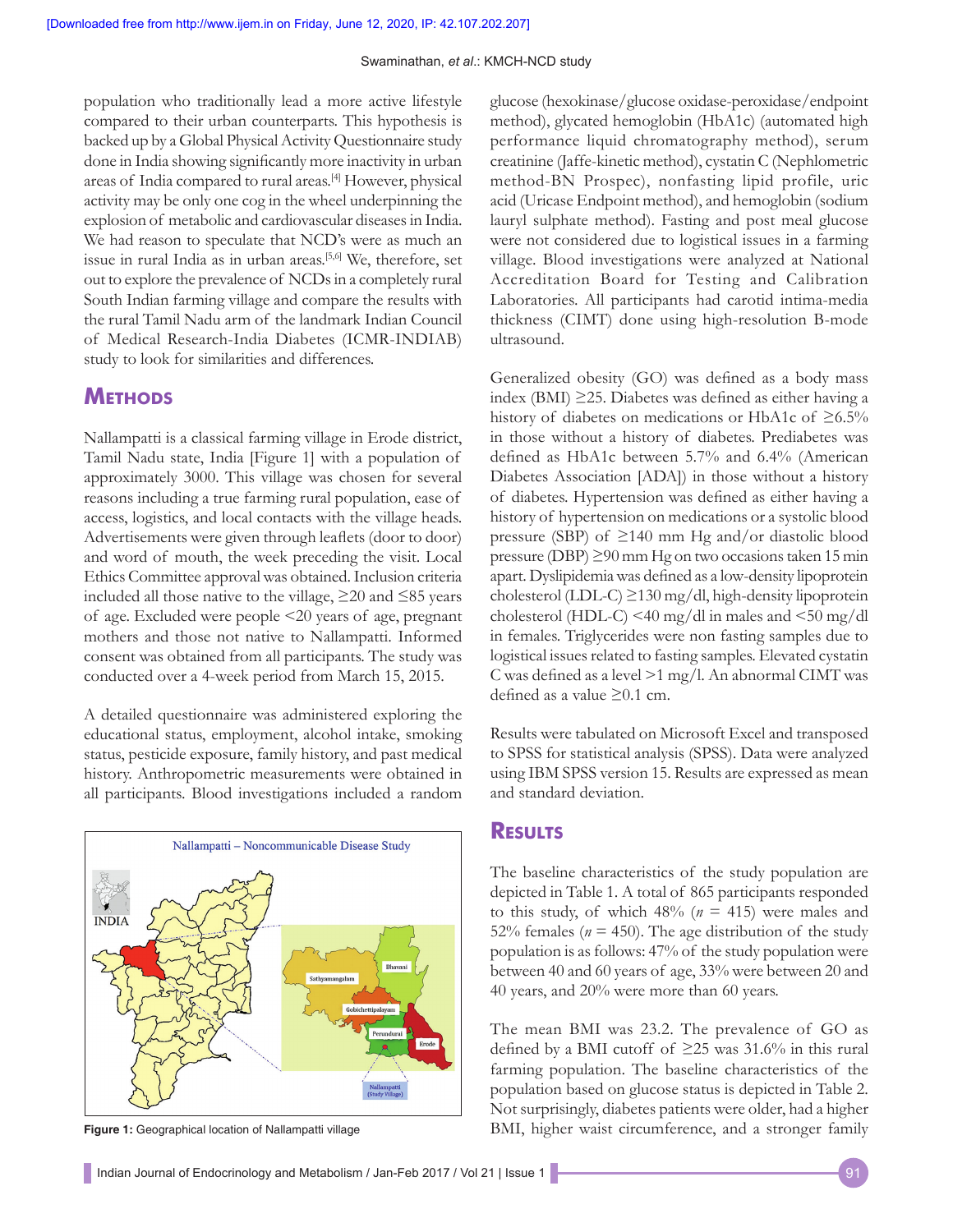| Table 1: Baseline characteristics of the study population                          |                  |  |  |  |
|------------------------------------------------------------------------------------|------------------|--|--|--|
| <b>Parameter</b>                                                                   | Mean±SD          |  |  |  |
| Age (years)                                                                        | $48.2 \pm 13.7$  |  |  |  |
| Sex                                                                                |                  |  |  |  |
| Male: female                                                                       | 415:450          |  |  |  |
| <b>BMI</b>                                                                         | $23.2 + 4.1$     |  |  |  |
| SBP (mm Hg)                                                                        | 130.7±20.9       |  |  |  |
| DBP (mm Hg)                                                                        | $82.1 \pm 11.7$  |  |  |  |
| Waist circumference (cm)                                                           | $91.3 + 8.9$     |  |  |  |
| Random blood glucose (mg/dl)                                                       | $106.5 \pm 50.2$ |  |  |  |
| Creatinine (mg/dl)                                                                 | $0.67 \pm 0.13$  |  |  |  |
| Uric acid $(mg/dl)$                                                                | $4.75 \pm 1.3$   |  |  |  |
| $HbA1c$ $(\%)$                                                                     | $5.9 + 1.1$      |  |  |  |
| Total cholesterol (mg/dl)                                                          | 185.6±38.8       |  |  |  |
| $LDL-C$ (mg/dl)                                                                    | 109.7±31.4       |  |  |  |
| $HDL-C$ (mg/dl)                                                                    | $44.1 + 9.6$     |  |  |  |
| Cystatin C (mg/dl)                                                                 | $0.94 \pm 0.29$  |  |  |  |
| CIMT (cm)                                                                          |                  |  |  |  |
| Right                                                                              | $0.065 \pm 0.01$ |  |  |  |
| Left                                                                               | $0.066 \pm 0.01$ |  |  |  |
| Hemoglobin (g/dl)                                                                  |                  |  |  |  |
| Males                                                                              | $13.9 \pm 1.9$   |  |  |  |
| Females                                                                            | $11.7 \pm 1.6$   |  |  |  |
| BMI: Body mass index. SBP: Systolic blood pressure. DBP: Diastolic blood pressure. |                  |  |  |  |

BMI: Body mass index, SBP: Systolic blood pressure, DBP: Diastolic blood pressure, HbA1c: Glycated hemoglobin, LDL‑C: Low‑density lipoprotein cholesterol, HDL-C: High-density lipoprotein cholesterol, CIMT: Carotid intima-media thickness,

SD: Standard deviation

**Table 2: Baseline characteristics of the study population based on glucose status**

|                             | <b>Diabetes</b> | <b>Prediabetes</b> | No diabetes     |
|-----------------------------|-----------------|--------------------|-----------------|
| Age (years)                 | $57.3 \pm 0.9$  | $52.3 \pm 0.9$     | $44.8 \pm 0.6$  |
| Male $(\%)$                 | 59.6            | 37.6               | 48.6            |
| Diabetes family history (%) | 17.7            | 10.2               | 12.3            |
| Alcohol intake (%)          | 34.7            | 17.8               | 22.6            |
| Smokers (%)                 | 34.0            | 22.9               | 30.0            |
| Tobacco usage (%)           | 22.7            | 24.8               | 22.2            |
| Height (cm)                 | $158.5 \pm 0.7$ | $156.5 \pm 0.8$    | $159.5 \pm 0.4$ |
| Weight (kg)                 | $60.6 \pm 1.0$  | $59.1 \pm 1.0$     | $58.4 \pm 0.6$  |
| Waist circumference (cm)    | $92.4 \pm 0.8$  | $91.3 \pm 0.8$     | $88.6 \pm 0.4$  |
| Uneducated (%)              | 34.6            | 39.5               | 30.0            |
| Farmers (%)                 | 61.7            | 75.1               | 59.0            |

history. The prevalence of diabetes as defined by a HbA1c of ≥6.5% was 16.2%, prediabetes was 42% based on ADA criteria (HbA1c 5.7%–6.4%) and 18% based International Expert Consensus criteria (IEC, HbA1c 6.0%–6.4%). Of the 141 participants with diabetes, 79 had known history of diabetes (56%), and 62 had new diagnosis of diabetes due to screening (44%). Within those with a self‑reported diagnosis of diabetes, the mean HbA1c was 7.59% with an average duration of diabetes of 59 months. Approximately, 30% of those with diabetes(both new and preexisting) had an HbA1c of  $>9\%$ .

The prevalence of hypertension in this population was 37.8% (13% with preexisting hypertension and 26% with a new diagnosis of hypertension). Of those with known hypertension, 66% had an SBP ≥140 mm Hg and 47% had a DBP of ≥90 mm Hg, indicating suboptimal treatment for a vast majority of participants.

Total cholesterol was  $\geq 200$  mg/dl in 33% (289/865), LDL-C was ≥130 mg/dl in 24.4% (209/865), and low HDL-C was found in 58% of the population. Around 52% of males had an HDL-C <40 mg/dl and 63.5% of females had an HDL-C <50 mg/dl. A total cholesterol to HDL-C ratio  $\geq$ 4.5 was found in 40% of the study population.

The differences between our Nallampatti noncommunicable disease results and the ICMR‑INDIAB study are tabulated in Table 3. The prevalence of GO, diabetes, hypertension, and dyslipidemia with the exception of low HDL‑C was much higher in our study compared to the ICMR‑INDIAB results. Two parameters, cystatin C and CIMT not included in the ICMR‑INDIAB study has been added to our study [Table 3]. Cystatin C, not only a renal but also atherosclerotic cardiovascular risk marker, was elevated  $(>1 \text{ mg/l})$  in 28.4% of the population. CIMT was≥0.1 cm in 10.3% of the study population. When the cutoff was lowered to 0.07 mm, the numbers increased to 33.8%.

## **Discussion**

Our study highlights the worrying burden of NCDs in rural India, a population where the triple burden of lack of awareness, costs, and poor health‑care facilities add to the woes of complications and delayed treatment. We also demonstrate a significantly increased prevalence of NCDs, especially diabetes and prediabetes compared to the ICMR‑INDIAB study completed in rural Tamil Nadu 5 years ago.

The prevalence of diabetes in our study cohort was 16.2%. This was nearly twice the results reported in rural Tamil Nadu arm of the ICMR-INDIAB Study.<sup>[7]</sup> The prevalence of prediabetes was staggeringly high (fivefold higher) in our study compared to the ICMR-INDIAB cohorts.<sup>[7]</sup> Significant methodological reasons may be one reason for this discrepancy as the definitions of diabetes and prediabetes in both these studies were different. We used a HbA1c based definition whereas the ICMR‑INDIAB study used capillary glucose to define diabetes and prediabetes. While technically a very robust methodology, one significant limitation of the ICMR‑INDIAB study was the use of fasting and 2 h postglucose capillary glucose rather than venous plasma glucose estimations. While the authors have shown a very good correlation between capillary and venous plasma glucose for the 2 h post load samples, the correlation in fasting samples were much lower.<sup>[8]</sup> In addition, though most glucometers are accurate,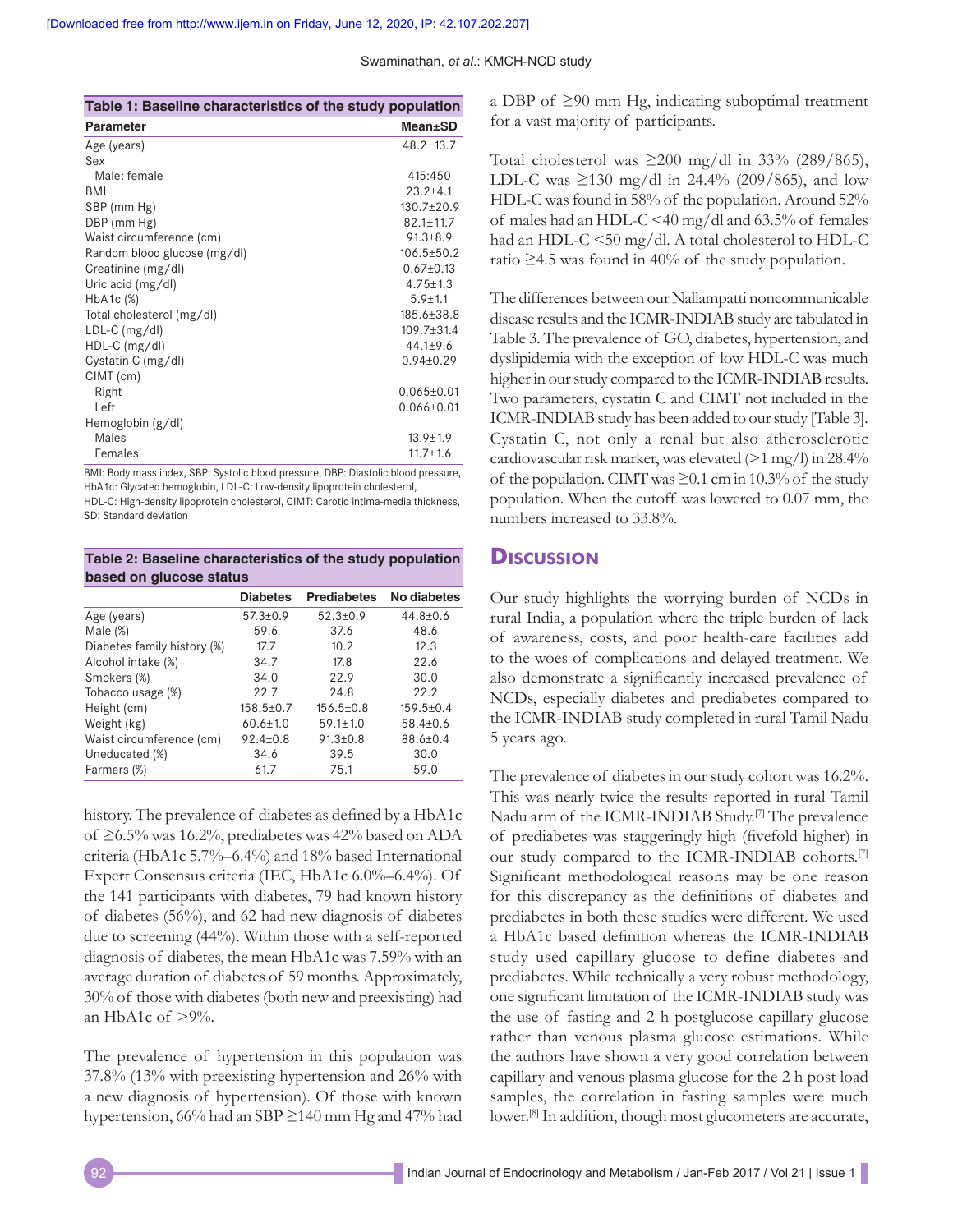#### Swaminathan, *et al*.: KMCH-NCD study

| <b>Factors</b>           | <b>ICMR-INDIAB study</b>              |                              | <b>NNCD study</b>                     |                                          |
|--------------------------|---------------------------------------|------------------------------|---------------------------------------|------------------------------------------|
|                          | <b>Definitions</b>                    | <b>Tamil Nadu</b><br>(Rural) | <b>Definitions</b>                    | <b>Tamil Nadu</b><br>(Rural-Nallampatti) |
| n                        |                                       | 2480                         |                                       | 865                                      |
| KD (%)                   | $IFG + IGT$                           | 4.1                          | HbA1c $\geq 6.5$                      | 9.1                                      |
| NDD(%)                   |                                       | 3.8                          |                                       | 7.1                                      |
| Ratio of KD: NDD         |                                       | 1:0.9                        |                                       | 1:0.78                                   |
| Total diabetes (%)       |                                       | 7.8                          |                                       | 16.2                                     |
| Prediabetes (%)          | IFG or IGT or both                    | 7.1                          | HbA1c 5.7-6.4 (ADA)*                  | 42                                       |
| Hypertension (%)         | SBP $\geq$ 140 and/or DBP $\geq$ 90   | 26.2                         | SBP ≥140 and/or DBP ≥90               | 37.8                                     |
| Hypercholesterolemia (%) | $\geq$ 200 mg/dl ( $\geq$ 5.2 mmol/L) | 16                           | $\geq$ 200 mg/dl ( $\geq$ 5.2 mmol/L) | 33.4                                     |
| Hypertriglyceridemia (%) | $\geq$ 150 mg/dl (1.7 mmol/L)         | 29.6                         | $\geq$ 150 mg/dl (1.7 mmol/L)         | 43.5                                     |
| $L-HDL(%)$               | <40 for men (1.04 mmol/L)/<50         | 67.6                         | <40 for men (1.04 mmol/L)/<50         | 58.2                                     |
|                          | for women $(1.3 \text{ mmol/L})$      |                              | for women $(1.3 \text{ mmol/L})$      |                                          |
| $H-LDL$ $(\%)$           | $\geq$ 130 mg/dl ( $\geq$ 3.4 mmol/L) | 13.2                         | $\geq$ 130 mg/dl ( $\geq$ 3.4 mmol/L) | 24.1                                     |
| Generalized obesity (%)  | BMI $\geq$ 25 kg/m <sup>2</sup>       | 22.1                         | BMI $\geq$ 25 kg/m <sup>2</sup>       | 31.6                                     |
| Cystatin C (%)           | ΝA                                    | NA.                          | $\geq$ 1 mg/L                         | 28.4                                     |
| CIMT(%)                  |                                       |                              |                                       |                                          |
| Right                    | <b>NA</b>                             | <b>NA</b>                    | $\geq$ 1.0 mm                         | 7.5                                      |
| Left                     | <b>NA</b>                             | <b>NA</b>                    | $\geq$ 1.0 mm                         | 7.9                                      |

#### **Table 3: Comparison between Indian Council of Medical Research‑India Diabetes study and Nallampatti noncommunicable disease study**

\*American Diabetes Association. KD: Known diabetes, NDD: Newly detected diabetes, IFG: Impaired fasting glucose, IGT: Impaired glucose tolerance, SBP: Systolic blood pressure, DBP: Diastolic blood pressure, H-LDL: High low-density lipoprotein cholesterol, L-HDL: Low high-density lipoprotein cholesterol, BMI: Body mass index, NA: Not available, CIMT: Carotid intima-media thickness, ICMR-INDIAB: Indian Council of Medical Research-India Diabetes, HbA1c: Glycated hemoglobin, NNCD: Nallampatti noncommunicable disease

the best of the meters have inaccuracies in the order of  $5\%$ –7.7%.<sup>[9]</sup> There are other potential sources of error with point of care glucometers that may have relevance in large epidemiological studies including strip factors, physical factors like temperature, patient factors especially with contaminants if hands are not washed properly and interfering medications.[9] Finally, there are studies showing that point of care glucometers significantly underestimate the true blood glucose at levels used for diagnosis of diabetes.[10]

Various Expert Committees have presented compelling arguments on practical grounds for the use of HbA1c as a diagnostic test.[11,12] Arguments for the use of this test include prediction of complications, superior technical attributes, clinical convenience, and less biologic variability. However, there is always a question of normative distribution of HbA1c in Asian Indian population and whether the cut‑offs used in Expert Committees predominantly reflecting western populations are applicable to an Asian Indian population. A population‑based study from the landmark Chennai Urban Rural Epidemiology study suggests that a HbA1c of  $\geq 6.0$  may be optimal for diagnosing diabetes with a high level of accuracy in south Indian population.<sup>[13]</sup> Since we have defined diabetes as a HbA1c of  $\geq 6.5\%$  in those without known diabetes, we are certain that our results are reflective of the true prevalence of diabetes, though it would have been ideal to have a fasting/2 h venous glucose to corroborate our results. In terms of prediabetes, applying the ADA criteria results in a very high prevalence of around 42%;

this reduces to 18% when the IEC criteria are applied. It is well recognized that relatively more dysglycemia is identified by HbA1c than impaired fasting glucose/ impaired glucose tolerance criteria in South Asians.[14] It is unclear at this point whether the greater prevalence of HbA1c defined prediabetes in Asian Indian population translates into cardiovascular risk with some studies from the United Kingdom suggesting that prediabetes defined by HbA1c in South Asian population showed significantly weaker associations with cardiovascular risks compared to western counterparts.[15,16]

Our results are consistent with a recent systematic review showing a significantly increasing trend of hypertension in India over time.<sup>[17]</sup> The prevalence of hypertension in our study was much higher than the ICMR‑INDIAB study of rural Tamil Nadu population (37.8% vs. 26.2%) using the same definition for hypertension. We have shown a similar high prevalence of hypertension in other rural areas of Tamil Nadu as well.<sup>[5]</sup> While age, male gender, salt intake, physical activity, diabetes, and alcohol consumption were significantly associated with hypertension,<sup>[18]</sup> we believe that there are novel pathophysiological mechanisms that may aggravate hypertension in a rural population of India. Indian agricultural workers are exposed to toxic effects of pesticides due to unsafe work practices, especially not wearing personal protective equipment like safety masks or gloves.[19] Pesticides have been implicated in concentric left ventricular remodeling and hypertension.<sup>[20]</sup> It is pure speculation at this point to state that individuals with a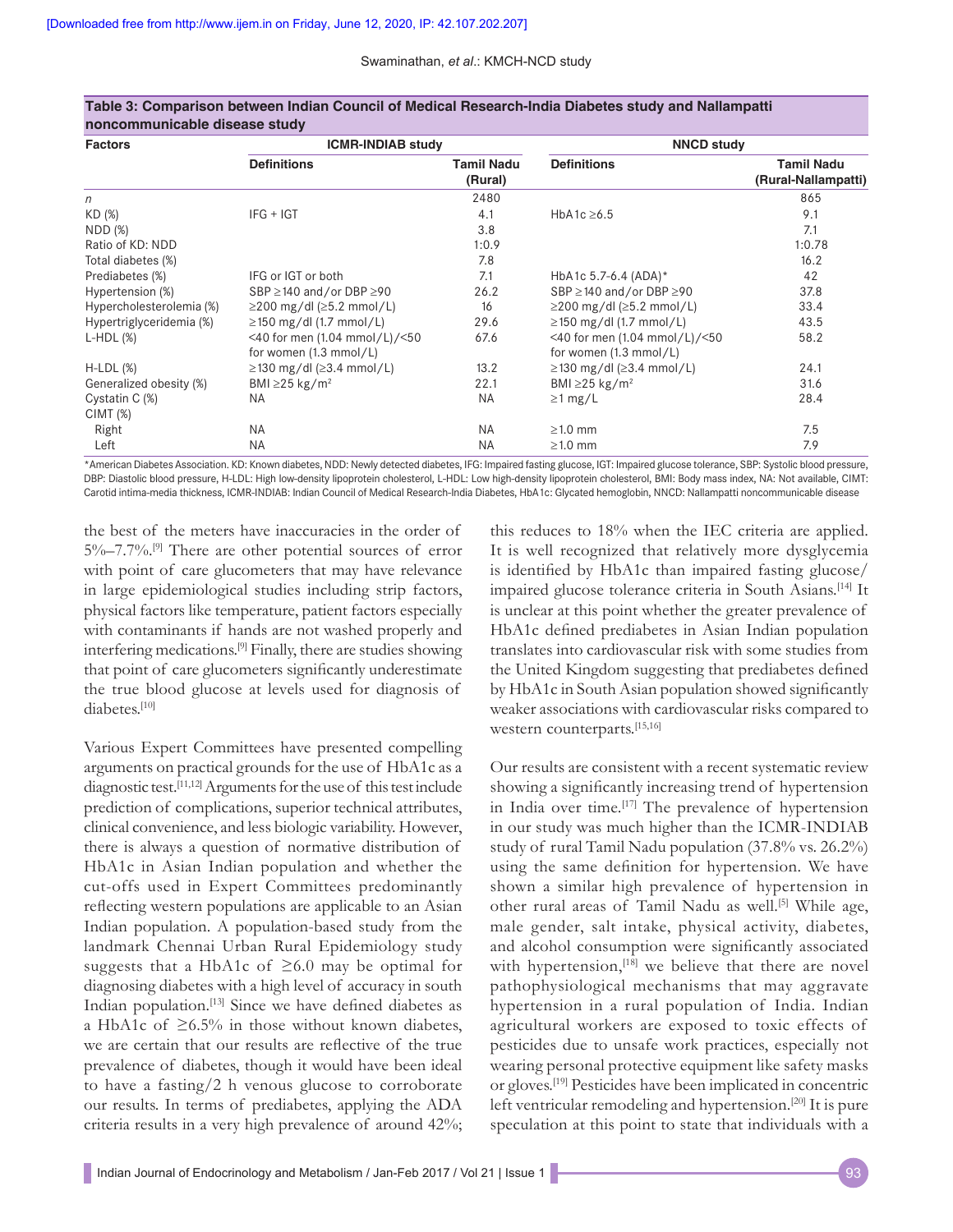#### Swaminathan, *et al*.: KMCH-NCD study

genetic predisposition to hypertension in rural areas of India may be more susceptible due to cardiac and vascular effects of pesticides in the long term. Further studies are needed to explore this hypothesis.

Lipid patterns in our study reflected the general observations in the ICMR-INDIAB study.<sup>[21]</sup> There was a high prevalence of lipid abnormalities in this rural population with a nearly two‑fold increase in high LDL‑C compared to the ICMR‑INDIAB study but a lower prevalence of low HDL-C. These results are consistent with the Asian Indian phenotype of increased waist circumference, excess visceral fat, and low adiponectin levels.

Several studies have shown that cystatin C has a stronger cardiovascular association than serum creatinine.[22,23] There have been very few Indian studies evaluating the association between cystatin C and cardiovascular disease. Higher cystatin C levels in Indian patients seem to be significantly and independently associated with the presence of coronary artery disease even in those with normal renal function.[24] In addition, Indian subjects with higher cystatin C are shown to have more severe disease, especially triple vessel disease.<sup>[25]</sup> Ours is the largest Indian study to date in terms of cystatin C levels in an Indian population. Nearly, a third of our study population had elevated cystatin C levels. Long-term follow-up of this cohort stratified by cystatin C levels will be helpful in augmenting the utility of this test as a renal and atherosclerotic risk marker.

There are certain limitations to our study that may have relevance to the results. It is possible that there may be a selection bias which could have exaggerated the outcome of the study. The total population of Nallampatti village is around 3000 of which we managed to screen 865 subjects. We did extensive door to door canvassing and apart from the exclusion criteria outlined in the methodology section, there were no limitations for the study population to participate in the screening. According to the latest available census, around 8% of the Nallampatti population is under 6 years of age, and we guestimate that around 20% of the population to be under 20 years (our exclusion criteria for the study was age <20 years or >85 years). If one includes pregnant women, the very elderly, those not native to Nallampatti and subjects not in the village during study visit, it is possible that this would have therefore excluded approximately 1000 subjects. It is likely that the nonresponders in the remaining population are more likely to be in the younger age group (ranging from 20 to 30 years) and therefore to some extent, it is possible that the prevalence of disease may be exaggerated.

## **Conclusion**

We show a very high prevalence of NCD in a rural South Indian population, much higher than the current estimates based on the landmark ICMR‑INDIAB study. This calls for urgent strategies from both governmental and private health-care organizations to step up and reduce the risk factors for cardiovascular disease in rural India.

#### **Acknowledgments**

We wish to acknowledge our KMCH Nursing Team, staff from Microbiological Laboratory, Coimbatore and the village heads of Nallampatti for their help with this study.

## **Financial support and sponsorship**

Nil.

#### **Conflicts of interest**

There are no conflicts of interest.

### **References**

- 1. Siegel KR, Patel SA, Ali MK. Non‑communicable diseases in South Asia: Contemporary perspectives. Br Med Bull 2014;111:31-44.
- 2. Deepa M, Grace M, Binukumar B, Pradeepa R, Roopa S, Khan HM, *et al*. High burden of prediabetes and diabetes in three large cities in South Asia: The Center for cArdio‑metabolic risk reduction in South Asia (CARRS) study. Diabetes Res Clin Pract 2015;110:172‑82.
- 3. Ali MK, Bhaskarapillai B, Shivashankar R, Mohan D, Fatmi ZA, Pradeepa R, *et al*. Socioeconomic status and cardiovascular risk in urban South Asia: The CARRS study. Eur J Prev Cardiol 2016;23:408‑19.
- 4. Anjana RM, Pradeepa R, Das AK, Deepa M, Bhansali A, Joshi SR, *et al*. Physical activity and inactivity patterns in India – Results from the ICMR‑INDIAB study (Phase‑1) [ICMR‑INDIAB‑5]. Int J Behav Nutr Phys Act 2014;11:26.
- 5. Swaminathan K, Thangavel G. Pesticides and human diabetes: A pilot project to explore a possible link. Pract Diabetes 2015;32:111‑3.
- 6. Swaminathan K. Pesticides and human diabetes: A link worth exploring? Diabet Med 2013;30:1268‑71.
- 7. AnjanaRM, PradeepaR, Deepa M, Datta M, SudhaV, UnnikrishnanR, *et al*. Prevalence of diabetes and prediabetes (impaired fasting glucose and/or impaired glucose tolerance) in urban and rural India: Phase I results of the Indian Council of Medical Research-INdia DIABetes (ICMR‑INDIAB) study. Diabetologia 2011;54:3022‑7.
- 8. Priya M, Mohan Anjana R, Pradeepa R, Jayashri R, Deepa M, Bhansali A, *et al*. Comparison of capillary whole blood versus venous plasma glucose estimations in screening for diabetes mellitus in epidemiological studies in developing countries. Diabetes Technol Ther 2011;13:586‑91.
- 9. Ginsberg BH. Factors affecting blood glucose monitoring: Sources of errors in measurement. J Diabetes Sci Technol 2009;3:903‑13.
- 10. Rush E, Crook N, Simmons D. Point-of-care testing as a tool for screening for diabetes and pre‑diabetes. Diabet Med 2008;25:1070‑5.
- 11. American Diabetes Association. Diagnosis and classification of diabetes mellitus. Diabetes Care 2014;37 Suppl 1:S81‑90.
- 12. International Expert Committee. International Expert Committee report on the role of the A1C assay in the diagnosis of diabetes. Diabetes Care 2009;32:1327‑34.